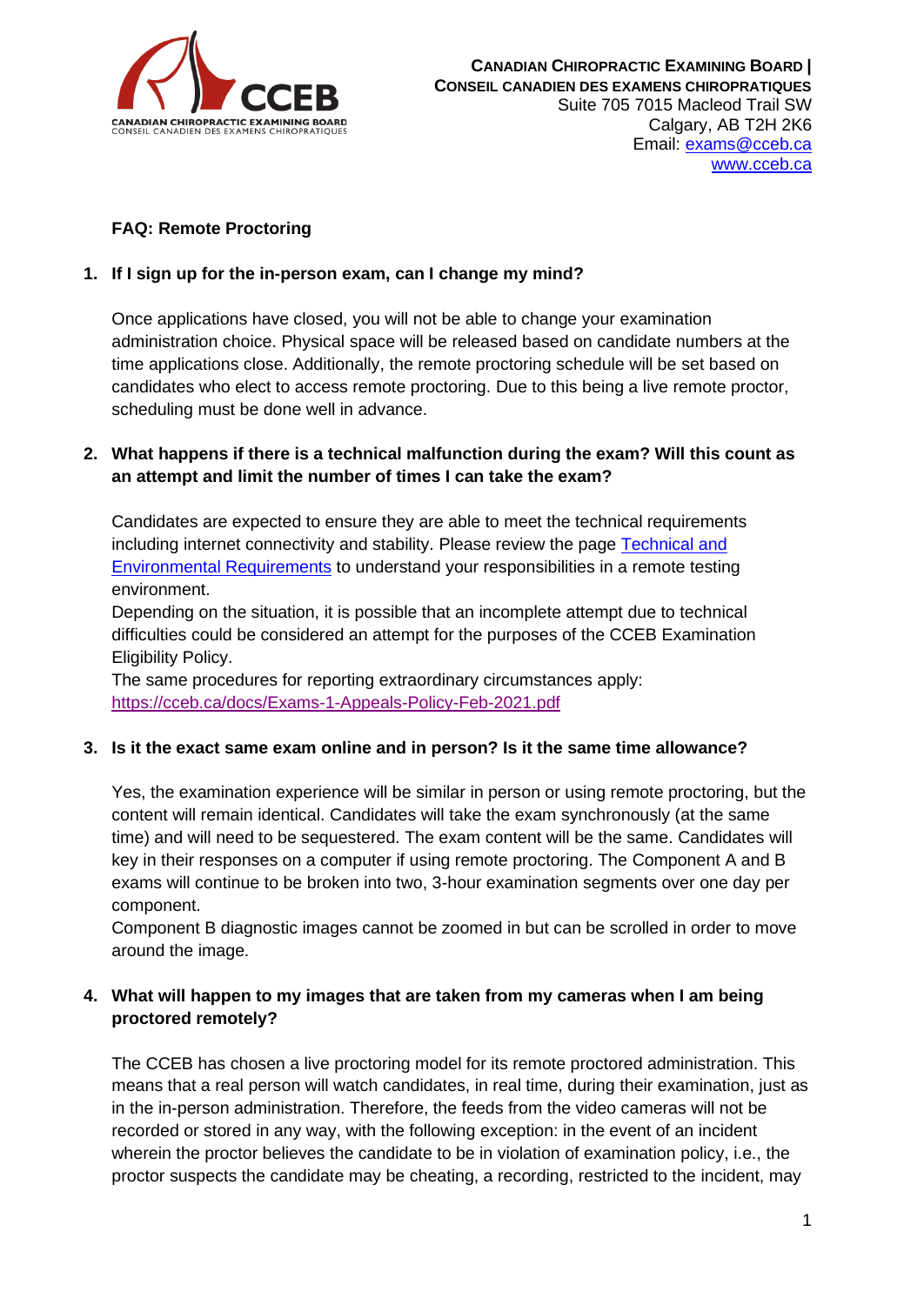

[www.cceb.ca](http://www.cceb.ca/)

be made for later review. This recording and the documentation following from it will be shared only with the CCEB for use in the further investigation of the incident. Additional information regarding MonitorEDU's privacy policy with respect to video recording maybe found here:<https://monitoredu.com/privacy>

## **5. Is there any change to the number of times I can take the exam if I am unsuccessful?**

No, the CCEB Examination Eligibility Policy remains the same for all candidates. This includes the total number of attempts.

### **6. What if I need more time because of my need for an accommodation?**

Candidates who qualify for academic accommodations due to a disability may be able to use remote proctoring, depending on the type of accommodation required. For example, additional time can be managed via remote proctoring.

Candidates who require a medical assistive device will still need to seek prior approval from the CCEB and, if suitable for remote proctoring, may be asked to show the device to the proctor.

Application for accommodation (and assistive devices) must be received prior to applications closing. https://cceb.ca/docs/Testing-Accommodations-Policy.pdf

# **7. Will everyone be writing at the same time across the country? Both onsite and remote? What if I'm writing in New Zealand - will it be in the middle of the night?**

Yes. All remote proctoring times are in Eastern Standard Time (Toronto local time). Testing will occur synchronously with sequestering to account for staggered start times. There is no accommodation for candidates in disparate time zones. You may be turned away from writing your examination without a refund if you arrive late to your allocated start time.

### **8. How do I set up my environment for success and for security purposes? How do I test my computer and the connection?**

Please review the **Technical and Environmental Requirements** to understand your responsibilities in a remote testing environment.

### **9. Is there a time I can set up and practice to make sure it is ready and going to work?**

System testing is available in advance of the examination administration and should be completed no later than 45 days prior to the examination administration. Candidates are solely responsible for ensuring their system is working properly and equipped to support remote proctoring. Please review the [Technical and Environmental Requirements](https://cceb.ca/docs/Technical-and-Environmental-Requirements.pdf) to understand your responsibilities in a remote testing environment.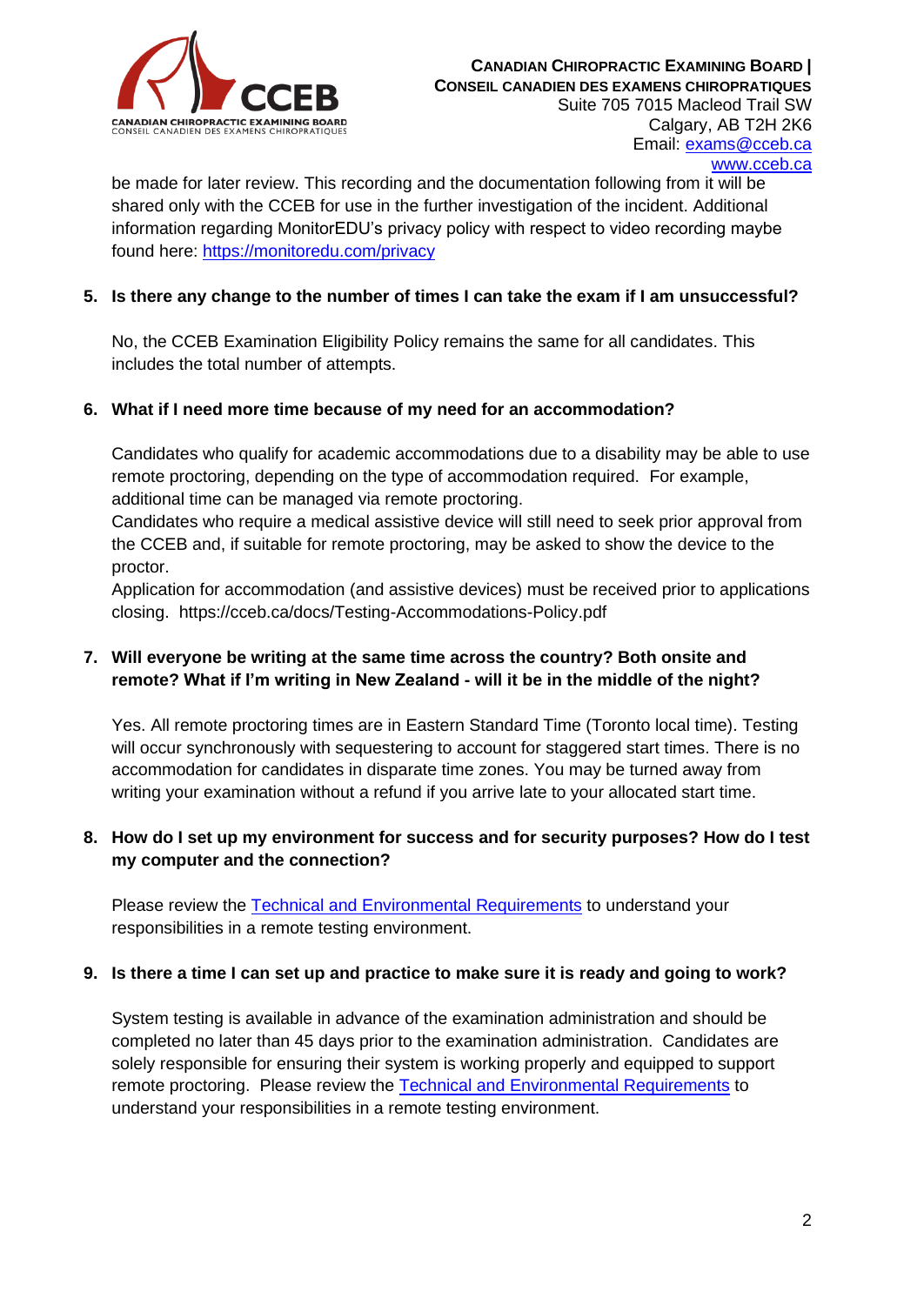

### **10. I have an older computer. What are the minimum computer requirements?**

Please review the [Technical and Environmental Requirements](https://cceb.ca/docs/Technical-and-Environmental-Requirements.pdf) to understand your responsibilities in a remote testing environment.

## **11. Can I go to a friend or relative's house and use their computer if mine does not meet the minimum requirements?**

Provided a candidate is able to meet the [Technical and Environmental Requirements,](https://cceb.ca/docs/Technical-and-Environmental-Requirements.pdf) they can do so in an alternate location suitable for high-stakes testing. Keep in mind there can not be other people in the room, or moving through the room, when you are testing. Moreover, ambient noise should be kept to an absolute minimum.

### **12. Can I write from another country such as Australia or USA?**

Remote proctoring is available to you regardless of geography provided you can meet the [Technical and Environmental Requirements.](https://cceb.ca/docs/Technical-and-Environmental-Requirements.pdf) Please note that there is no adaptation for time zones.

## **13. How do you lock down my computer so I cannot tab into other sites or files on my computer?**

In order to access the examination, candidates must first download and install the FastTest WebLock browser from: [https://weblock.fasttestweb.com/testing/pr/20/9.](https://weblock.fasttestweb.com/testing/pr/20/9) This should be done well ahead of the examination. Technical support is available if required. An opportunity to test your installation of FastTest WebLock will be made available prior to the examination.

On the day of the examination, after registering with the proctor and confirming your testing environment, the proctor will provide a direct link to the examination which will automatically launch FastTest Weblock and open the examination.

# **14. Is there a test site that I can go to, near to my home, that has computers and someone to proctor and observe the examination?**

No, the CCEB is providing two options for the written examinations: remote proctoring and in-person testing.

### **15. Will I get my results faster if I choose the remote proctoring option?**

No. The procedures used to review and validate the results remain critical to high-stakes entry-to-practice examination. Exam results will be released as usual within approximately 6 weeks of the administration.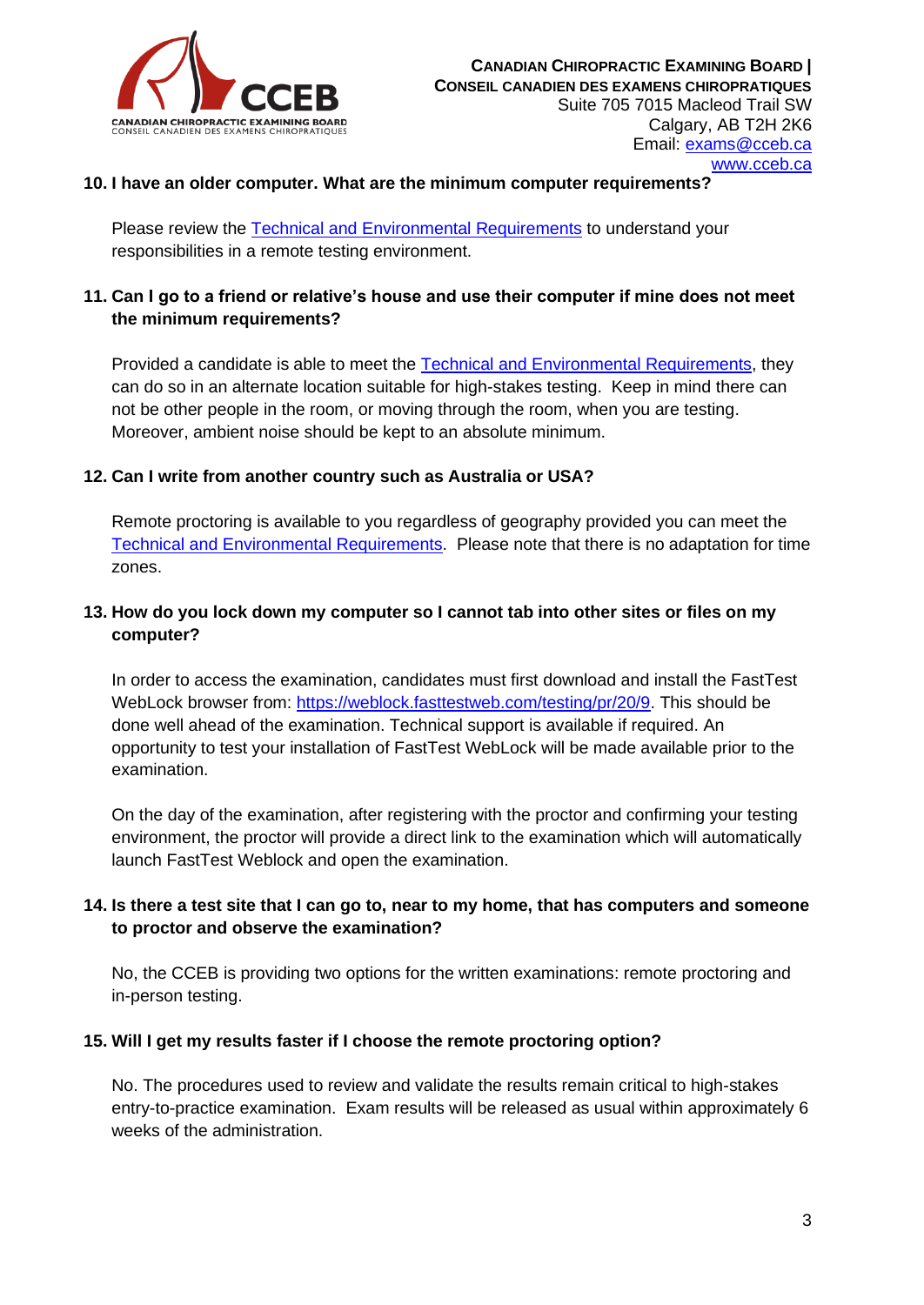

# **16. I am very nervous about remote proctoring. Who can I talk to in person who might reassure me?**

MonitorEDU has an online chat. Please feel free to contact them with your questions regarding the proctoring experience and any technical specification. <https://monitoredu.com/live-chat>

# **17. What will the remote proctored exam be like?**

It will be similar to the in-person exam experience, but the questions will be on the computer and candidates will input their answer via computer. The exam will continue to be multiple choice, closed book.

Candidates will check in with their ID and proctors will continuously live-monitor candidates as they take their examination. Sequestering procedures will be maintained. No candidates will be released from the exam until the last candidates have been sequestered/begun the exam to prevent the risk of information sharing.

Check out this video from MonitorEDU to learn more:

<https://www.youtube.com/watch?v=PZyZPFkxiv0&feature=youtu.be>

Note: The YouTube video is provided in English by the remote proctoring service provider, MonitorEDU. Candidates may access French captioning by clicking on the settings wheel and selecting French (Canada) subtitles/CC.

# **18. How can I prepare for the remote proctored exam?**

- a) Be sure to read all instructions and communications from the CCEB and our remote proctoring provider, MonitorEDU.
- b) Review all CCEB provided FAQ documents.
- c) Thoroughly review the [Technical and Environmental Requirements](https://cceb.ca/docs/Technical-and-Environmental-Requirements.pdf) to ensure compliance.
- d) Watch the video referenced in FAQ #19 above.
- e) Complete the required Candidate Agreement Documents (for in-person exam and online exam) and submit prior to applications closing.
- f) Continue to prepare as you would for the in-person administration by carefully reviewing the resources on the CCEB website, with special attention paid to the Exam Information and Writing the Exams tabs. [https://cceb.ca/home/.](https://cceb.ca/home/)

# **19. How will the CCEB ensure the examination is secure?**

The examination platform has several security features, including a secure lockdown browser, a proctor that will monitor the candidate using two cameras and audio, use of an access code to enter the examination, and scans of the candidate and the examination room. The proctor has the ability to end the examination if there is a serious threat to security. The video streams are not routinely recorded; however, in the event the proctor perceives any attempts at cheating or other irregular testing behaviour, the candidate may be recorded.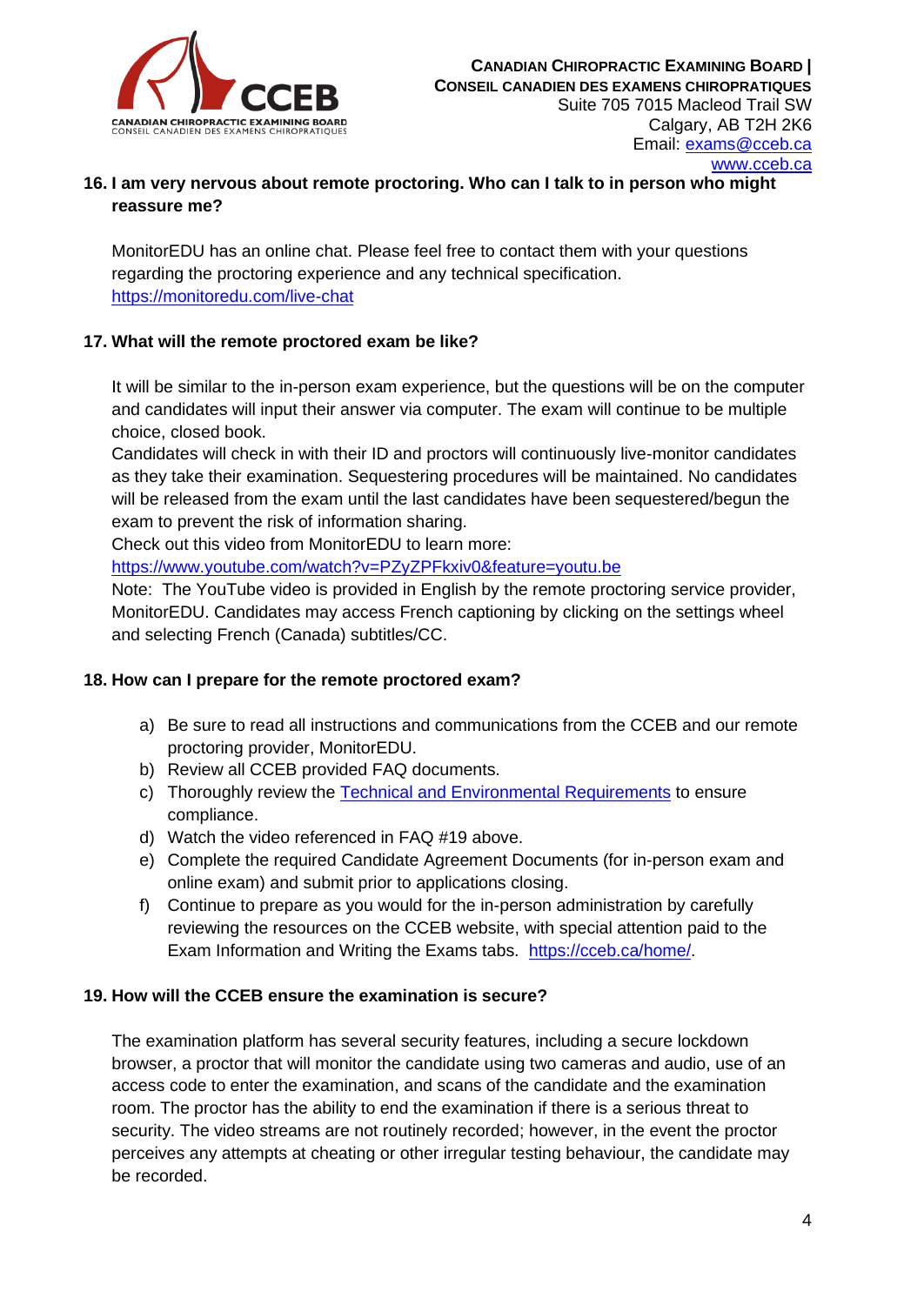

# **20. What if my computer crashes or my power goes out? Will I be able to take the exam again without fee?**

Candidates are advised that meeting technical requirements is the responsibility of the candidate. Be sure to review the [Technical and Environment Requirements.](https://cceb.ca/docs/Technical-and-Environmental-Requirements.pdf) Should such situations arise, they will be investigated with the remote proctoring service provider to determine the cause. Candidates should ensure they have provisions in place to support possible issues, including but not limited to ensuring all devices have sufficient power and internet availability, ideally with built-in redundancy features. The same procedures apply regarding candidate appeals due to extraordinary circumstances: https://cceb.ca/docs/Exams-1-Appeals-Policy-Feb-2021.pdf

# **21. What happens if I have technical difficulties?**

Technical support will be available through the chat feature, and the proctor has the ability to stop the examination clock while the issues are resolved. In the unlikely event that the issues cannot be resolved quickly, and a candidate is not able to finish the examination, answers will be backed up and the CCEB will be notified. If candidates have questions about the technical requirements at any time, live chat is available 24 hours, 7 days a week to answer questions at [https://monitoredu.com/live-chat.](https://monitoredu.com/live-chat)

The same procedures apply regarding candidate appeals due to extraordinary circumstances: <https://cceb.ca/docs/Exams-1-Appeals-Policy-Feb-2021.pdf>

# **22. Can my friend and I take the exam in the same room? Can we set up a room camera to watch both of us together?**

No, you will need to be alone in the room which you select as your examination room. This room will need to be scanned for the proctor and any movement or change in conditions in the room could jeopardize your examination attempt. Please review our [Technical and](https://cceb.ca/docs/Technical-and-Environmental-Requirements.pdf)  [Environment Requirements](https://cceb.ca/docs/Technical-and-Environmental-Requirements.pdf) for full information.

# **23. Will the online exam just watch me, or will they record voices as well?**

The remote proctor can both see (from two separate cameras) and interact with you, including hearing any noise in the room. The remote proctor can record the examination administration if they have security or other concerns that may need to be reviewed to determine if there was a breach.

### **24. If I come down sick at the last minute and I am scheduled for the in-person exam, can I switch to online so I won't be turned away?**

No, candidates are asked to select a testing method during the application period. Once applications close, changes will not be permitted. Capacity in both in-person and remote proctoring environments is restricted and must be carefully scheduled.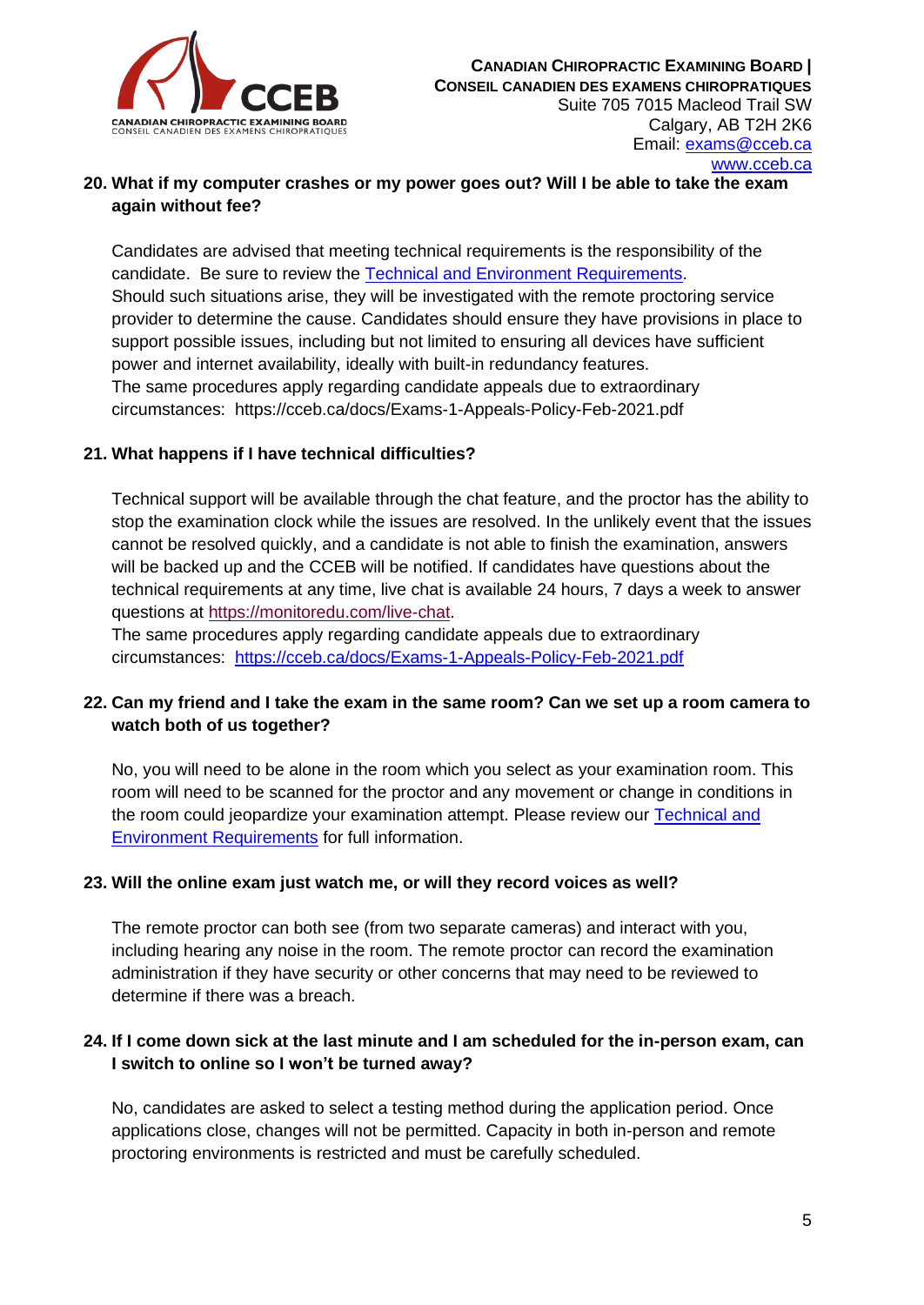

# **25. If I choose to write online, what assurances do I have that the exam won't get lost or be altered electronically after I submit it?**

Candidate responses to questions are recorded as they are made rather than uploaded from the candidate's personal computer in a batch at the end of the assessment. This ensures the highest degree of data integrity and guards against data loss. Additionally, logs are kept in order to monitor when, if, and for how long any internet connection loss might have occurred. Technical support is available to candidates via their proctor throughout the examination. Raw candidate response data is directly available to the CCEB's psychometricians for analysis and scoring following the examination via secure access to the testing platform.

### **26. Will I be able to see my online proctor watching me through my computer?**

No. Candidates will only be able to view their examination.

### **27. Will my session be recorded?**

The remote proctor is able to both see (from two separate cameras) and interact with you, including hearing any noise in the room. The remote proctor has the ability to record the examination administration if they have security, or other concerns, that may need to be reviewed to determine if there was a breach.

### **28. Will I be able to take breaks during the exam if taken remotely?**

Candidates are permitted to take breaks of up to five minutes in length to use the restroom during the examination as necessary, just as they are during an in-person administration. The examination clock will continue during these breaks and the proctor may ask for additional security protocols.

### **29. Will I be able to take notes during the exam?**

Candidates will be permitted to have one piece of plain 8x10 paper and a pencil during the examination. Should a candidate choose to have a piece of note paper it will be shown to the proctor as part of the security check and will again be shown to the proctor at the end of the exam. The proctor will then observe the candidate destroying the paper.

### **30. What is MonitorEDU's privacy policy?**

Candidates may view MonitorEDU's Privacy Policy here:<https://monitoredu.com/privacy>

### **31. I am francophone. Will the proctor speak French?**

Yes. Candidates electing to take the French version of the CCEB examination and use remote proctoring will be paired with a French-speaking proctor. All aspects of the interface are translated except for the item navigation buttons like 'back' and 'next'. Candidates who